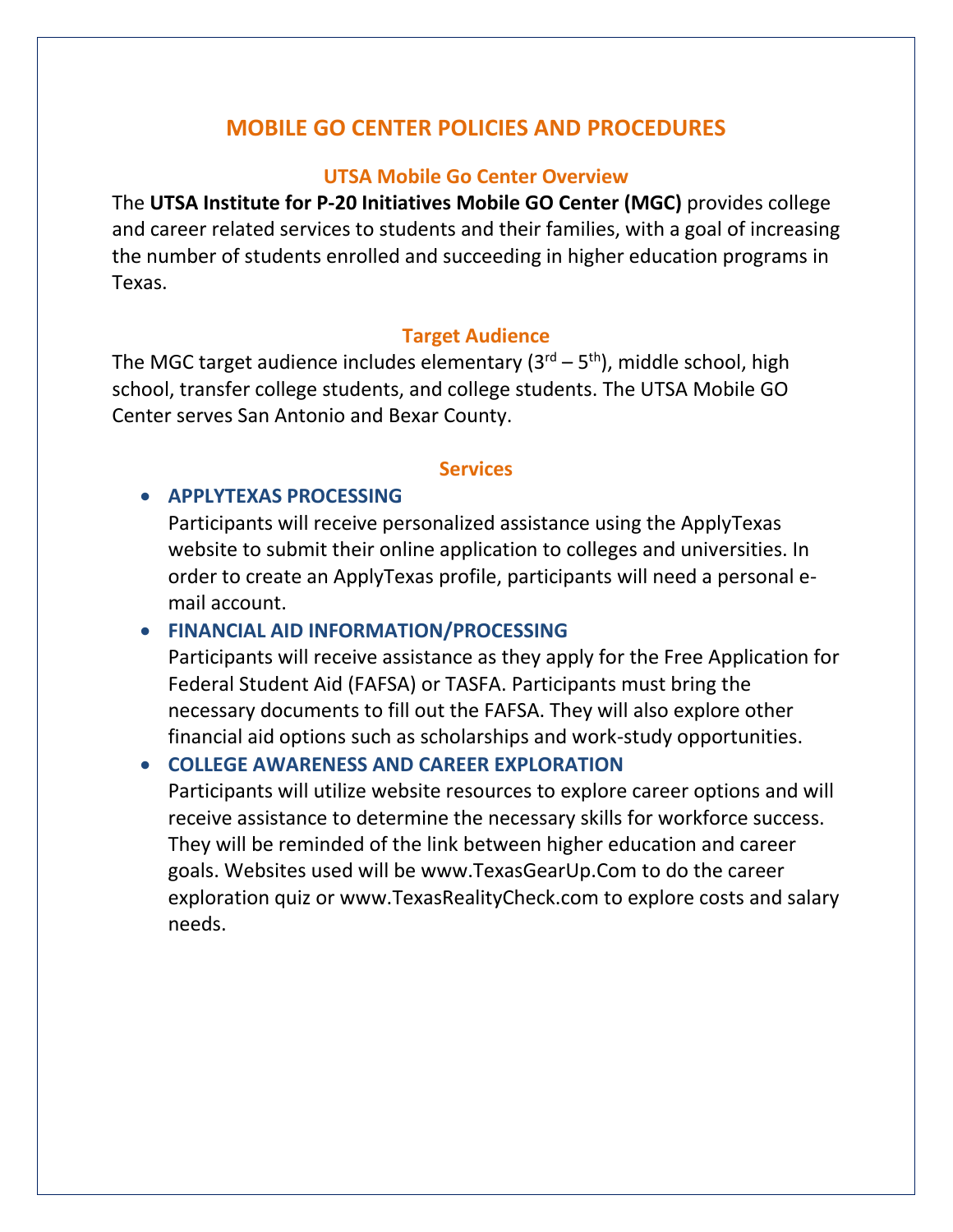#### **GENERAL INFORMATION**

### **Coordinating MGC Events**

• Please contact the P-20 Initiatives Senior Program Coordinator to request the Mobile Go Center at [p20@utsa.edu](mailto:p20@utsa.edu) or 210-458-2783.

### **Reserving the MGC**

- Complete and submit the MGC Reservation Request Form and the MGC Policies Agreement Form. Forms may be sent to the MGC Senior Program Coordinator electronically or by fax.
- **Provide a minimum notice of 3 weeks for a reservation**.

### **MGC Requirements**

- The MGC will be utilized for 3 hours minimum per event.
- The requester or event host will ensure 50 participants minimum per event.
- Due to unforeseen emergency circumstances or unexpected inclement weather conditions such as heavy rain, thunderstorms, flooding, severe wind, snow, ice, or extreme heat events may be cancelled by MGC staff or the requester. Please contact the Institute for P-20 Initiatives for event changes or cancellations. The Institute for P-20 Initiatives will notify the scheduler as soon as possible if a cancellation in required.

## **Staffing the MGC**

- The MGC office requires adequate staff/volunteers to be available to assist the UTSA staff member in the MGC during the scheduled event.
- Responsible adults must be available at all times in the Mobile Go Center to ensure the proper use of the MGC and its equipment.

## **Equipment**

- The MGC is a 42-foot-air-conditioned/heated trailer with accommodations for 20 participants.
- The MGC has **22 laptops computers** and 2 wifi hotspots for internet access.
- The MGC is ADA compliant and equipped with a wheel chair lift.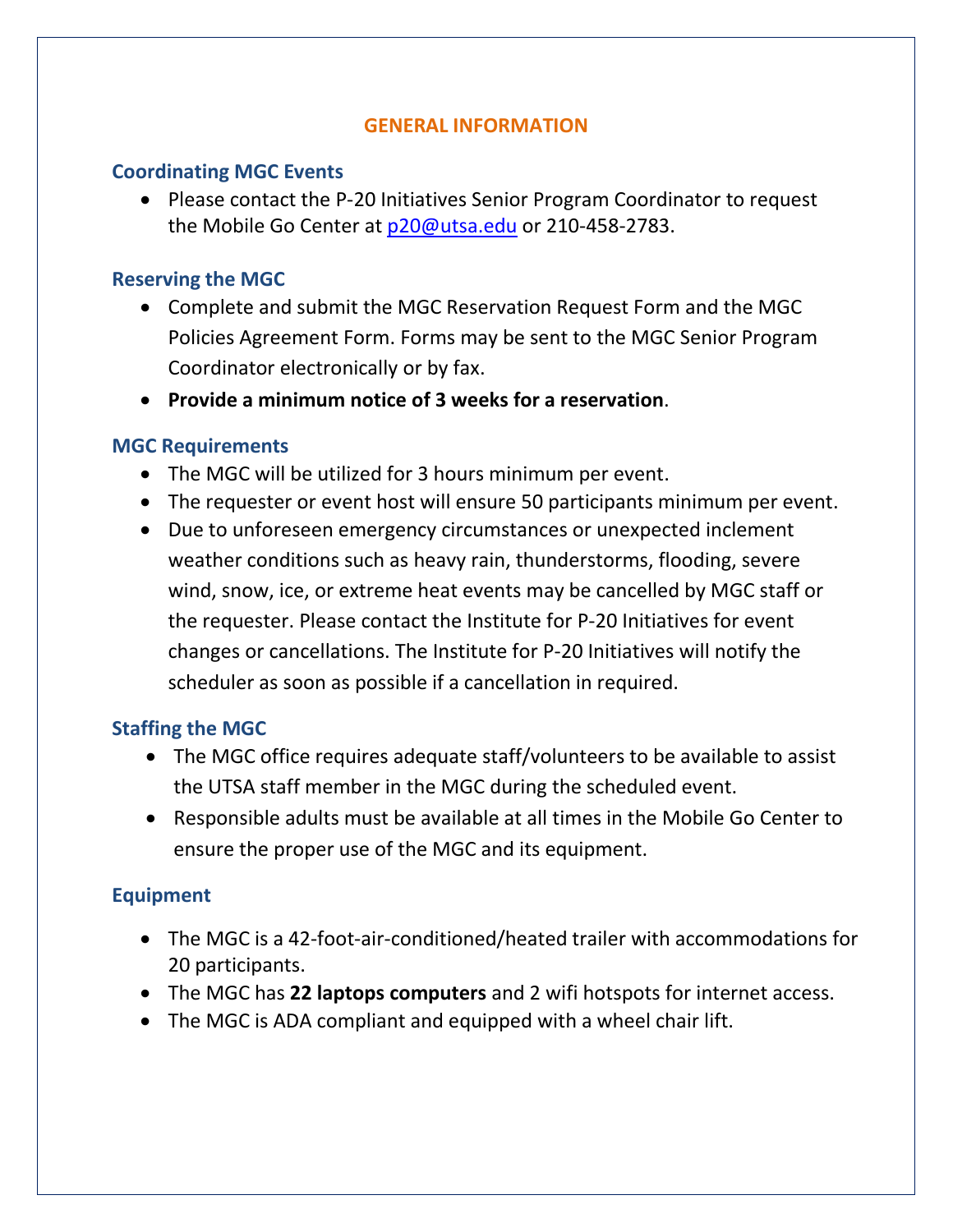## **Prior to the Event**

- The Event requester must submit the MGC Reservation Request and Policies Agreement to the Institute of P-20 Initiatives Senior Program Coordinator. If the event date is approved, the event requester will be sent an electronic confirmation from the MGC office. If the event date is not available, the MGC Program Coordinator will contact the event requester to arrange for an alternated date.
- The event requester is encouraged to promote the MGC activity.
- The event requester should plan for adequate staff/volunteers as needed.
- The event requester will review and inform the event staff/volunteers and MGC participants about the MGC policies and procedures.
- The event requestor should coordinate with MGC will have approximately 80-100 feet of parking space and be 30-60 feet away from any building or obstruction during the event.
- **Parking cannot be in a fire lane**.
- The event requester should coordinate with MGC staff about entrance and exit routes for the MGC before the event. They should inform MGC staff of any emergency plans that they need to be aware of.
- The event requester will need to ensure that the MGC be visible and near or as close to the event site as possible to ensure participant accessibility to the MGC. The MGC *WILL NOT* relocate once it is set up and ready for participants unless an emergency should arise.
- The events requester should coordinate scheduled visit times for groups so that all participants have an opportunity to use the MGC services. The schedule should allow enough time ( 30 minutes at minimum) between groups for the MGC staff to prepare to MGC for the next group session (*sanitize laptops, reset websites, etc.).*
- The event requester and the MGC staff will coordinate the program and the agenda for the day.
- The event requester must consider that all day events will require a one hour lunch break. If there is more than one MGC staff member present this